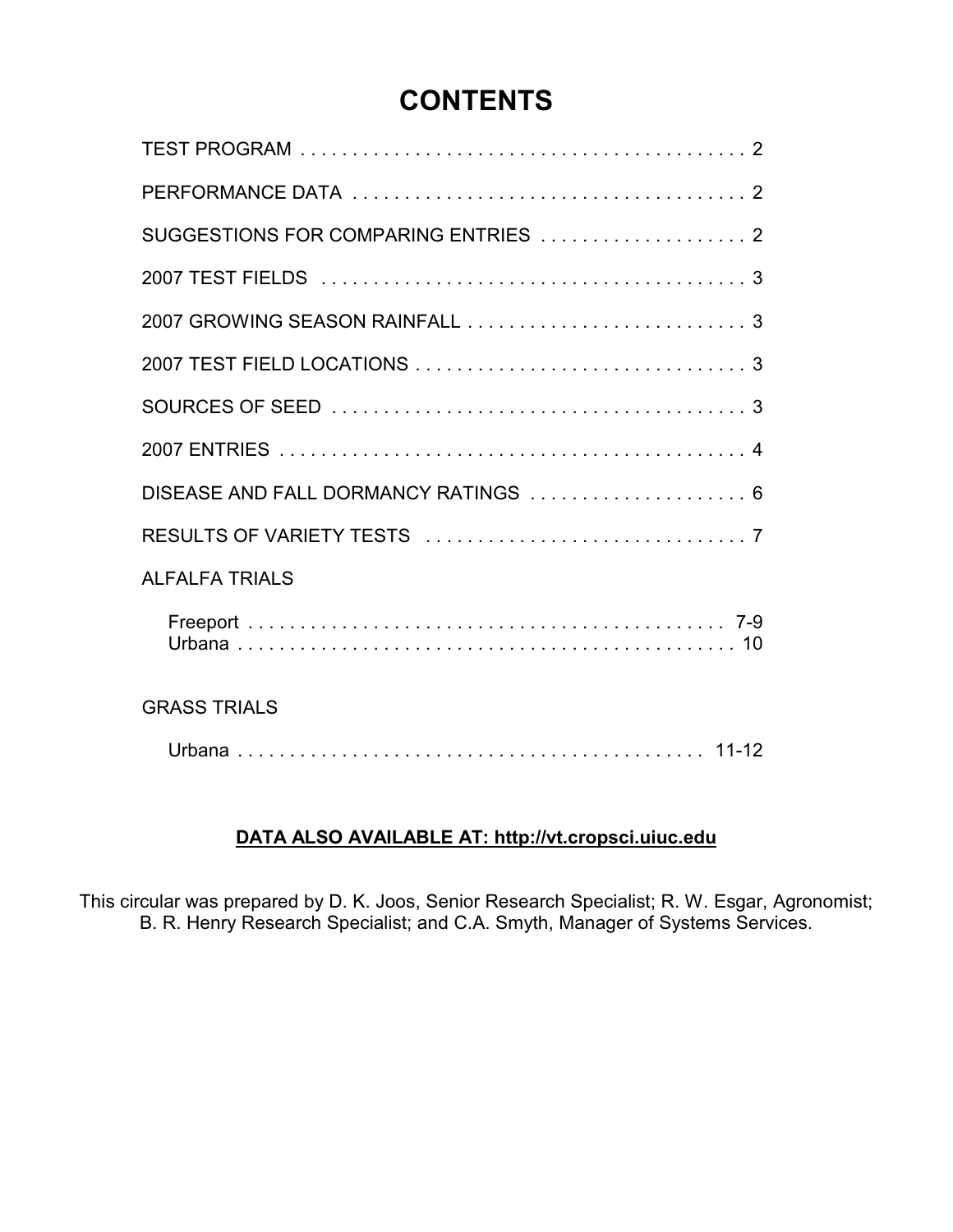# **PERFORMANCE OF COMMERCIAL FORAGES IN ILLINOIS**

**THE UNIVERSITY OF ILLINOIS** commercial forage testing program has been testing public and private forages for over 56 years. The initial purpose was to evaluate the many public varieties available, today public varieties are far out numbered by private varieties. This year 34 seed companies are participating in the 2007 trials.

The purpose of this commercial forage testing program is to provide unbiased, objective, and accurate testing of all varieties entered. The tests are conducted on as uniform a soil as is available in the testing area. Small plots are used to reduce the chance of soil and climatic variations occurring between one variety plot and another.

The results of these tests should help you judge the merits of varieties in comparison with other private and public varieties. Because your soils and management may differ from those of the test location, you may wish to plant variety strips of the higher-performing varieties on your farm. The results printed in this circular should help you decide which varieties to try.

#### **TEST PROGRAM**

**Selection of entries** Forage producers in Illinois and surrounding states were invited to enter varieties in the 2007 Illinois forage performance trials. Entrants were required to provide seed in a commercially available container to the University of Wisconsin for distribution to other public testing programs. This is to ensure performance is not affected by seed source and to avoid each entrant the cost of sending a commercial bag of seed to each program.

To help finance the testing program, a fee of \$450 per location per 4 years was charged for each variety entered by the seed producer. Most of these varieties are commercially available, but some experimental varieties were also entered. A total of 100 varieties were tested in 2007.

**Number and location of tests** In 2007, tests were conducted at 2 locations throughout the state (see map on pg. 4). These sites represent the major soils and dairy producing areas of the state.

**Field plot design** Entries of each test were replicated four times in a randomized complete block. Plot size was 23 feet by 3 feet and end trimmed at each harvest to obtain a 19 foot long plot.

**Fertility and weed control** All test locations were managed at a high level of fertility for each crop. Herbicides were used at all test locations for weed control. **Method of planting and harvesting** All trials were seeded with a five row seeder modified to accommodate small plot seeding. Plots were seeded at 18 pounds per acre. Harvests were taken with a custom built flail chopper equipped with electronic data gathering equipment.

#### **PERFORMANCE DATA**

**Yield** Forage yield is reported in tons dry matter per acre. Yields were converted to a dry matter basis by estimating percent moisture within each trial.

### **SUGGESTIONS FOR COMPARING ENTRIES**

It is impossible to obtain an exact measure of performance when conducting any test of plant material. Harvesting efficiency may vary, soils may not be uniform, and many other conditions may produce variability. Results of repeated tests are more reliable than those of a single year or a single-strip test. When one variety consistently out yields another at several test locations and over several years of testing, the chances are good that this difference is real and should be considered in selecting a variety.

As an aid in comparing alfalfa varieties within a single trial, certain statistical tests have been devised. One of these tests, the least significant difference (L.S.D.), when used in the manner suggested by Carmer and Swanson<sup>1</sup> is quite simple to apply and is more appropriate than most other tests. When two entries are compared and the difference between them is greater than the tabulated L.S.D. value, the entries are judged to be "significantly different."

The L.S.D. is a number expressed in tons dry matter per acre and presented following the average yield. An L.S.D. of 5% is shown. Add the L.S.D. value to the trial mean. Every variety with a greater yield than the resulting number is "statistically better than average". Consider the merits of the varieties in this group when making varietal selections.

To make the best use of the information presented in this circular and to avoid any misunderstanding or misrepresentation of it, the reader should consider an additional caution about comparing entries. Readers who compare entries in different trials should be extremely careful, because no statistical tests are presented for that purpose. Readers should note that the difference between a single entry's performance at one location and its performance at another is caused primarily by environmental effects and random variability. Furthermore, the difference between the performance of entry A in one trial and the performance of entry B in another trial is the result not only of environmental effects and random variability, but of genetic effects as well.

<sup>1</sup>Carmer, S.G. and M.R. Swanson. "An Evaluation of Ten Pairwise Multiple Comparison Procedures by Monte Carlo Methods." Journal of American Statistical Association 68:66-74. 1983.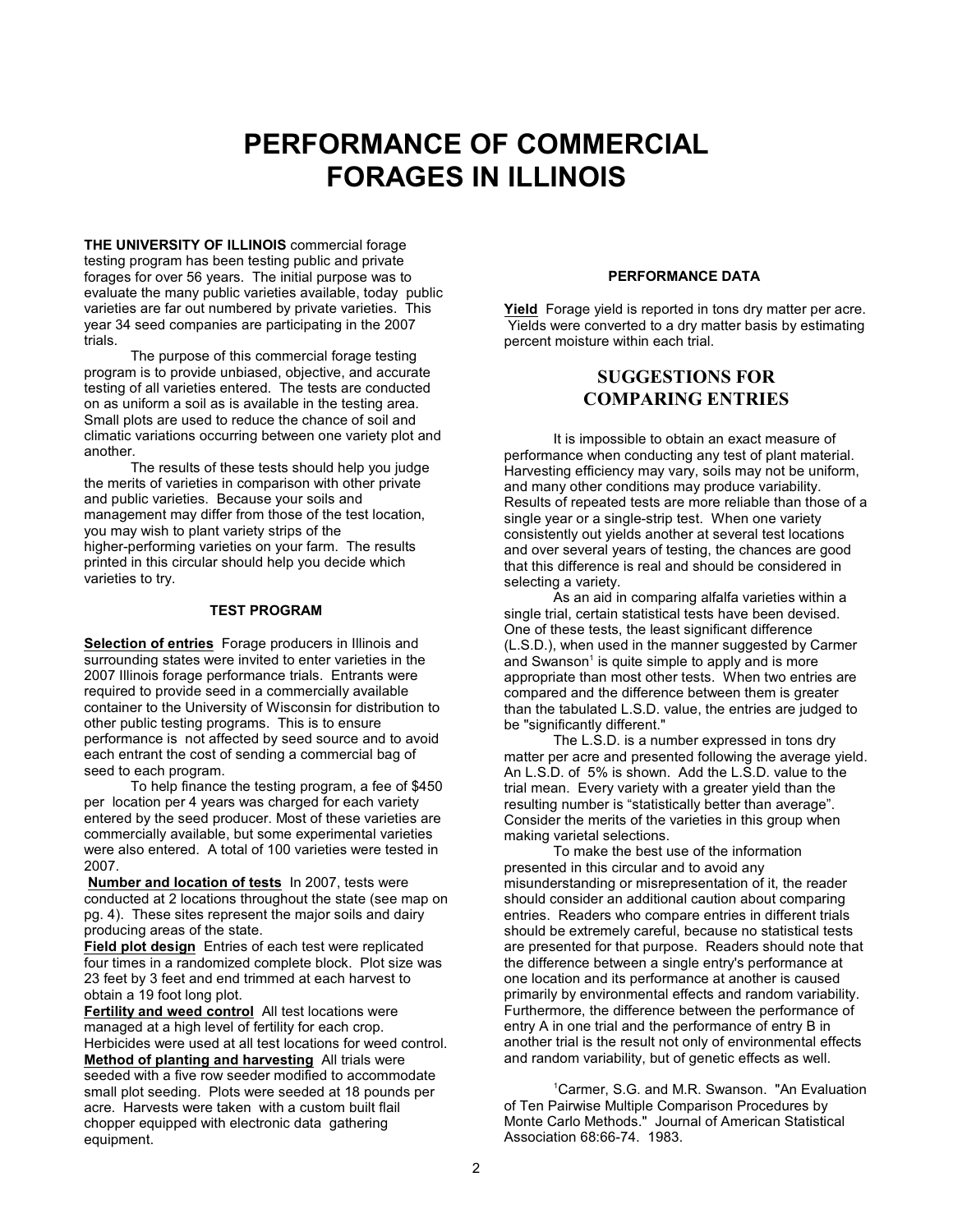#### **2007 TEST FIELDS**

#### **Freeport**

Location: Stephenson county, north of Freeport, north central Illinois.

Cooperators: Dave and Mike Macomber.

#### **Urbana**

Location: University of Illinois, Crop Sciences Research and Education Center, Champaign county, east central Illinois.

Cooperators: Robert Dunker; agronomist, Mike Kleiss; farm foreman.

#### **2007 GROWING SEASON RAINFALL**

| Location | April May June July Aug  |
|----------|--------------------------|
| Freeport | 5.15 1.05 3.30 4.05 10.4 |
| Urbana   | 2.83 1.50 5.77 5.72 1.48 |

#### **SOURCES OF SEED**

**Ag Research USA**, Ag Research USA Limited, P.O. Box 8159, Ashville,NC 28814.

**AGSP**, American Grass Seed Producers, P.O. Box 268, Tangent, OR 97389.

**Albert Lea**, Albert Lea Seed House, Inc. 1414 W Main, Albert Lea, MN 56007.

**Allied**, Allied Seed, L.L.C., 1108 Hilldale Dr., Macon, MO 63552.

**America's**, America's Alfalfa, P.O. 8246, Madison, WI 53708.

**AMPAC**, AMPAC Seed Co., PO Box 318, Tangent, OR, 97389-0318.

**Beck**, Beck's Superior Hybrids, 6767 E. 276th St., Atlanta, IN 46031.

**Bio Plant**, Bio Plant Research, P.O. Box 320, Camp Point, IL 62320.

**Croplan**, Croplan Genetics, P.O. 64406, St. Paul, MN 55164-0406.

**Dairyland**, Dairyland Seed Co., P.O. Box 958, West Bend, WI 53095.

**Dekalb**, Monsanto, 800 N Lindbergh Blvd., St. Louis, MO 63167.

**DLF Int'l**, DLF- International Seeds. Inc., P.O. Box 229, Halsey, OR 97348.

**Forage Genetics, Forage Genetics, 1897 195<sup>th</sup> St., Boone,** IA 50036.

Garst, Garst Seed Co., 2369-330th St, P.O. Box 500, Slater, IA 50244.

**Great Plains,** Great Plains Research Co., Inc., 3624 Kildaire Farm Rd., Apex, NC 27539.

**Growmark**, Growmark Inc., 1701 Towanda Ave., Bloomington, IL 61701.

**Hoffman, Hoffman Seed House, 200 E 4th St., Hoffman, IL** 62250.

**Hughes,** Hughes Hybrids, 206 N Hughes Rd., Woodstock, IL 60098

**La Crosse**, LaCrosse Forage & Turf, 2541 Commerce St., La Crosse, WI 54603.

**Lewis**, Lewis Seed Co., 33820 Linn-West Dr. Shedd, OR 97377.

**Mycogen,** Mycogen Seeds, 9330 Zionsville Rd., Indianapolis, IN 46268.

**Oregro**, Oregro Seeds, 33080 Red Bridge Rd., Albany, OR 97322.

**Pennington**, Pennington Seed, P.O. Box 290, Madison, GA 30650. PGI, PGI Alfalfa, Inc., 225 West 1<sup>st</sup> St., Story City, IA 50248. **Pickseed West**, Pickseed West Inc., P.O. Box 888, Tanget, OR 97389. **Pioneer**, Pioneer Hi-bred International, Inc., 14171 Carole Dr., Bloomington, IL 61704. **Pro Seeds**, Pro Seeds Marketing, 13963 Westside Lane S., Jefferson, OR 97352. Producers Choice, Producer's Choice, 2850 390<sup>th</sup> St., Story City, IA 50248. **Public Varieties**, Various sources **Radix**, Radix Research, Inc., 533 Park Avenue, Eugene, OR 97404. **Renk ,** Renk Seed Co., 6800 Willburn Rd., Sun Prairie, WI 53590. **Seed Research**, Seed Research of Oregon, 27630 Llewellyn Rd. Corvalis, OR 97333. **Smith Farms,** Loren J Smith Farms, 30361 Loren Lane, Corvallis, OR 97333.

**Smith Seed**, Smith Seed Services**,** P.O. Box 288, Halsey OR 97348.

**Target,** Target Seed, P.O. Box 300, Parma, ID 83660.

#### **2007 FORAGE LOCATIONS**

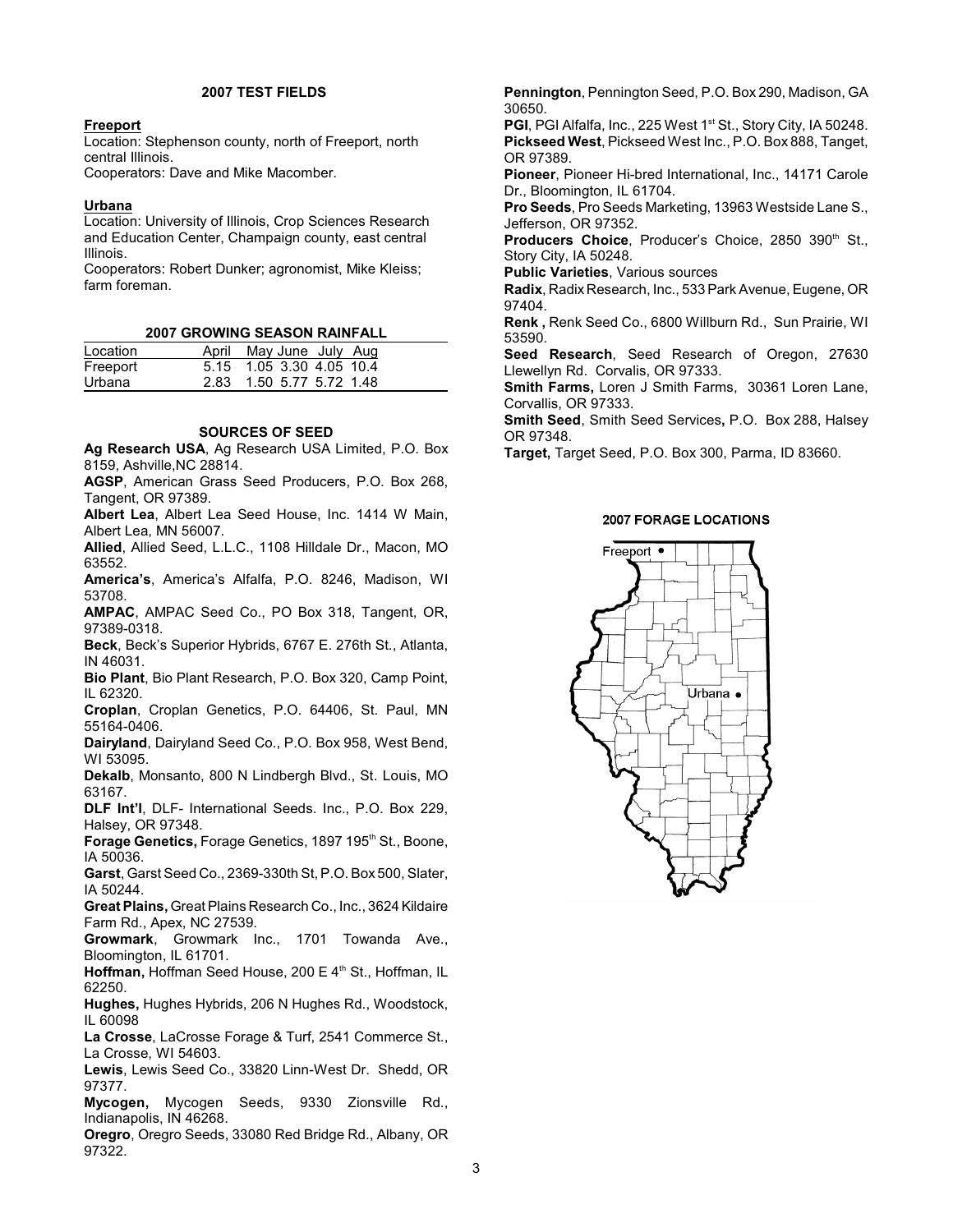## **2007 Alfalfa and Forage Grass Entries**

| * experimental                  |                              |              | <b>Freeport</b> |   | Urbana            |
|---------------------------------|------------------------------|--------------|-----------------|---|-------------------|
| <b>Company-Brand</b>            | <b>Variety</b>               |              |                 |   | 04 05 06 07 04 06 |
| <b>HUGHES</b>                   | 321 HYB* x                   |              |                 |   |                   |
| <b>FORAGE GENETICS</b>          | 42H167*<br>. X               |              |                 |   |                   |
| <b>FORAGE GENETICS</b>          | 42H169*<br>. X               |              |                 |   |                   |
| <b>MYCOGEN</b>                  | 4A421                        | $X$ $X$      |                 |   |                   |
| <b>MYCOGEN</b>                  | 4G418RR                      |              | X               |   |                   |
| <b>MYCOGEN</b>                  | 4P424                        |              | $X$ $X$         |   |                   |
| <b>MYCOGEN</b>                  | 4R429  x x                   |              |                 |   |                   |
| <b>MYCOGEN</b>                  | $4S419$ *                    |              | X               |   |                   |
| <b>PIONEER</b>                  | 53H92                        |              | $x \times$      |   |                   |
| <b>PIONEER</b>                  | $53Q30$                      | $X$ $X$      |                 |   |                   |
| <b>PIONEER</b>                  | 5454 x                       |              | $X$ $X$         |   |                   |
| <b>PIONEER</b>                  | 54H91  x                     |              |                 |   |                   |
| <b>PIONEER</b>                  | 54V46  x x x                 |              |                 |   | x                 |
| <b>GARST</b>                    | 6325 x                       |              |                 |   |                   |
| <b>GARST</b>                    | 6400HT                       | X            |                 |   |                   |
| <b>GARST</b>                    | 6415 x x x x                 |              |                 |   |                   |
| <b>GARST</b>                    | 6417                         |              |                 | X |                   |
| <b>GARST</b>                    | 6420<br>.                    | X            |                 |   |                   |
| <b>GARST</b>                    | 6426<br>.                    |              | $X$ $X$         |   |                   |
| <b>GARST</b>                    | 6443RR                       |              | X               |   |                   |
| <b>GARST</b>                    | 6530<br>. X                  |              |                 |   |                   |
| PGI                             | A 30-06                      | X            |                 |   |                   |
| <b>AMERICA'S</b>                | AMERISTAND 407TQ             |              | х               |   |                   |
| <b>BIO PLANT</b>                | BPR 382*                     |              | X               |   |                   |
| <b>AMPAC</b>                    | CW 045037*                   |              |                 | X |                   |
| <b>DEKALB</b>                   | DKA41-18RR                   |              | х               |   |                   |
| DAIRYLAND                       | DS417*<br>.                  |              | x               |   |                   |
| ALBERT LEA SEED HOUSE           | $ENFORCER$                   |              |                 | х |                   |
| LACROSSE FORAGE & TURF          | $FSG 400LH$ x                |              |                 | X |                   |
| ALLIED                          | FSG 406                      |              |                 |   | x                 |
| ALLIED                          | FSG 408DP                    |              |                 |   | x                 |
| <b>ALLIED</b>                   | $FSG 505$                    |              |                 |   | x                 |
| <b>HOFFMAN</b>                  | HAYBLAZER-444 HYB* . x       |              |                 |   | x                 |
| DARIYLAND                       | HYBRIFORCE-420 WET. x        |              |                 |   | x                 |
| <b>PRODUCERS CHOICE</b>         | $INTEGRITY$                  |              | X               |   |                   |
| <b>CROPLAN</b>                  | LEGENDAIRY $5.0$             | х            |                 |   |                   |
| <b>BIO PLANT</b>                | MILESTONE                    | х            |                 |   |                   |
| <b>GREAT PLAINS</b>             | <b>NOVA</b><br>.<br>PREFORM* |              |                 |   | х                 |
| <b>BIO PLANT</b>                |                              | $x \times$   |                 |   |                   |
| TARGET                          | REBEL                        |              |                 |   | x                 |
| <b>BIO PLANT</b>                | REBOUND $5.0$                | $X$ $X$      |                 |   |                   |
| PGI<br><b>RENK</b>              | SPRING GOLD                  |              |                 |   | x                 |
| <b>RENK/BECK</b>                | SUMMER GOLD  x               |              |                 | x | x                 |
| <b>TARGET</b>                   | $TS-4007$ *                  |              |                 |   |                   |
| <b>TARGET</b>                   | $TS-4027$ *                  |              |                 | x |                   |
| <b>PUBLIC</b>                   | VERNAL  x x x x              |              |                 | X | X                 |
| <b>GROWMARK</b>                 | WL 343 HQ                    |              | $X$ $X$         |   |                   |
| <b>GROWMARK</b>                 | WL 345 LH $\dots\dots\dots$  | $\mathsf{x}$ |                 |   |                   |
| <b>GROWMARK</b>                 | WL 346 LH x                  |              |                 |   |                   |
| <b>GROWMARK</b>                 | WL 355 RR                    |              | x               |   |                   |
| <b>PIONEER</b>                  | X55V48                       |              |                 | X |                   |
| <b>Perennial Forage Grasses</b> |                              |              |                 |   |                   |
|                                 |                              |              |                 |   |                   |
| AG RESEARCH USA                 | ADVANCE MAXQ TF              |              |                 |   | x                 |
| AG RESEARCH USA                 | AGR DG 101* OG               |              |                 |   | x                 |
| AG RESEARCH USA                 | AGR FA 140* TF               |              |                 |   | x                 |
| AG RESEARCH USA                 | AGR FA 144* TF               |              |                 |   | x                 |
| AG RESEARCH USA                 | AGR FA 148* TF               |              |                 |   | х                 |
| AG RESEARCH USA                 | AGR FA 150* TF               |              |                 |   | x                 |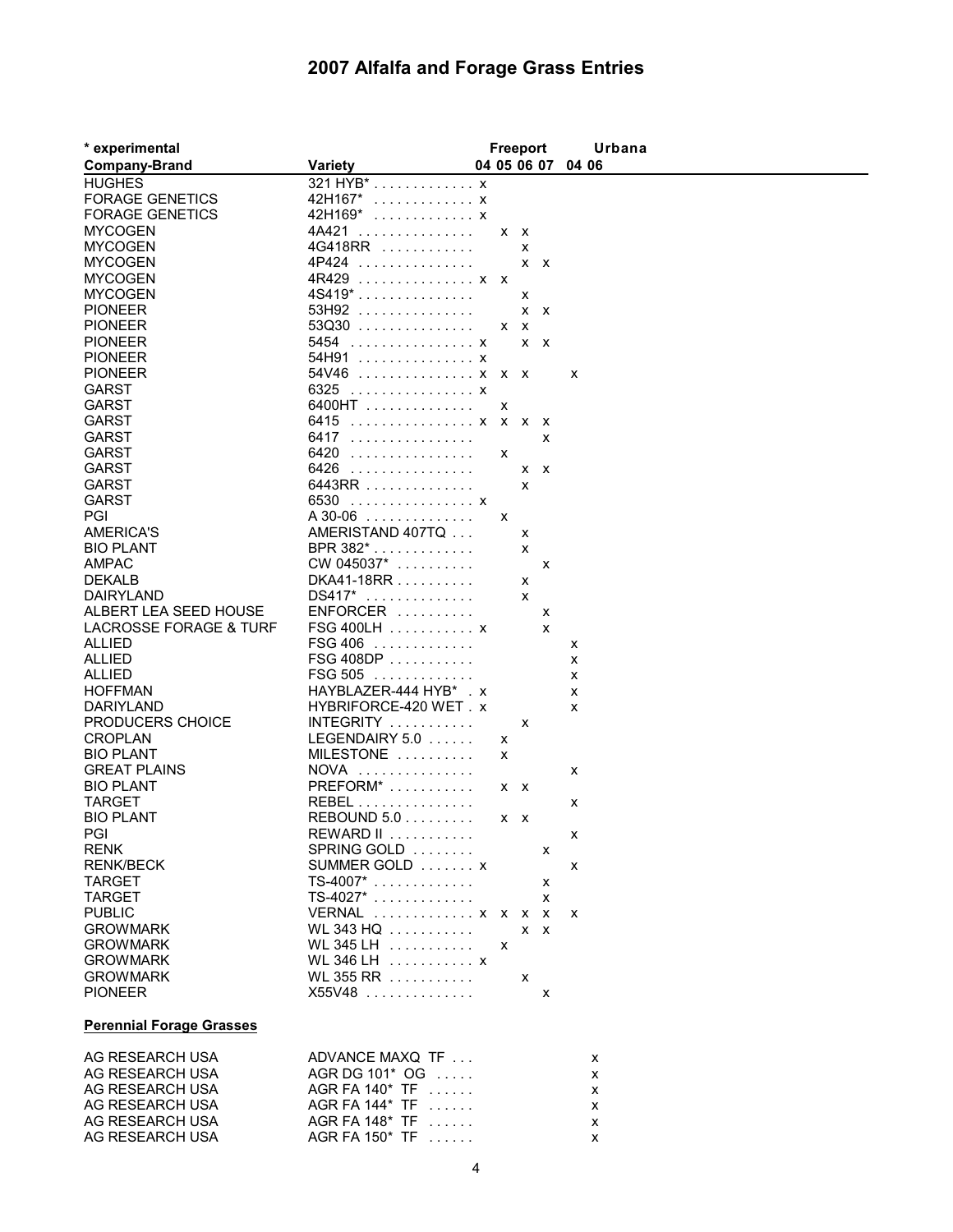## **2007 Alfalfa and Forage Grass Entries**

| * experimental                 |                              | Freeport          |              | Urbana                    |                                    |
|--------------------------------|------------------------------|-------------------|--------------|---------------------------|------------------------------------|
| <b>Company-Brand</b>           | <b>Variety</b>               | 04 05 06 07 04 06 |              |                           |                                    |
| AG RESEARCH USA                | AGR FA 152* TF               |                   |              | X                         |                                    |
| AG RESEARCH USA                | AGR FA 155* TF               |                   |              | X                         |                                    |
| AG RESEARCH USA                | AGR FL 101* FS               |                   |              | x                         |                                    |
| AG RESEARCH USA                | AGR FX 101* FS               |                   |              | х                         |                                    |
| AG RESEARCH USA                | AGR FX 102* FS               |                   |              | x                         |                                    |
| AG RESEARCH USA                | AGR FX 103* FS               |                   |              | $\boldsymbol{\mathsf{x}}$ |                                    |
| AG RESEARCH USA                | AGR FX 104* FS               |                   |              | X                         |                                    |
| <b>DLF INT'L</b>               | AMBASSADOR OG                |                   | x            |                           |                                    |
| <b>AGSP</b>                    | AMBROSIA OG                  |                   |              | x                         |                                    |
| <b>ALLIED</b>                  | ARKPLUS TF                   |                   | x            |                           |                                    |
| AG RESEARCH USA                | CHECK AL TF                  |                   |              | x                         |                                    |
| AG RESEARCH USA                | CHECK LC TF                  |                   |              | X                         |                                    |
| AG RESEARCH USA                | CHECK RN TF                  |                   |              | X                         |                                    |
| <b>PUBLIC</b>                  | $CLAIR TM$                   |                   | х            |                           |                                    |
| ALLIED                         | $ENHANCE TF$                 |                   | х            |                           |                                    |
| PICKSEED WEST                  | FESTIVAL TF                  |                   | X            |                           |                                    |
| <b>DLF INT'L</b>               | HYKOR FS                     |                   | X            |                           |                                    |
| <b>PENNINGTON</b>              | JESUP MAX Q TF               |                   | X            |                           |                                    |
| AG RESEARCH USA                | JESUP MAXQ TF                |                   |              |                           |                                    |
| AG RESEARCH USA                | K 6562 QII 542* TF           |                   |              | х                         |                                    |
|                                | KENTUCKY 31 $E+$ TF $\ldots$ |                   |              | X                         |                                    |
| <b>PUBLIC</b><br><b>PUBLIC</b> |                              |                   |              | X                         |                                    |
|                                | KENTUCKY 31 TF               |                   | x            |                           |                                    |
| AG RESEARCH USA                | $KFA 402 V 542* TF $         |                   |              | x                         |                                    |
| <b>PUBLIC</b>                  | LINCOLN SB                   |                   | $X$ $X$      |                           |                                    |
| SEED RESEARCH OF OREGON        | MONTANA MB                   |                   | $\mathsf{x}$ |                           |                                    |
| <b>PENNINGTON</b>              | OLYMPIA OG                   |                   |              | x                         |                                    |
| <b>OREGRO</b>                  | ORTET-05 PRT                 |                   |              | X                         |                                    |
| SMITH SEED                     | PERSIST OG                   |                   | х            |                           |                                    |
| <b>PUBLIC</b>                  | POTOMAC OG                   |                   | X X          |                           |                                    |
| <b>SMITH FARMS</b>             | PROFILE OG                   |                   | X            |                           |                                    |
| LEWIS                          | QUARTERMASTER PR.            |                   |              | X                         |                                    |
| <b>RADIX</b>                   | RAD-BIX33* HSB               |                   |              | X                         |                                    |
| PRO SEEDS                      | SHILOH II OG                 |                   |              | x                         |                                    |
| AG RESEARCH USA                | SPRING GREEN FS              |                   |              | X                         |                                    |
| SEED RESEARCH OF OREGON        | STOCKMAN TF                  |                   | x            |                           |                                    |
| <b>SMITH SEED</b>              | TAKENA 2 OG                  |                   | X            |                           |                                    |
| <b>OREGRO</b>                  | $TF-4* TF$                   |                   |              | х                         |                                    |
| <b>OREGRO</b>                  | TUCKER OG                    |                   |              | х                         |                                    |
| AGSP                           | VERDANT TF                   |                   |              | X                         |                                    |
| <b>SMITH SEED</b>              | PERSIST OG                   |                   | x            |                           | <sup>1</sup> Key to Grass Species  |
| <b>DLF INT'L</b>               | $PERUN FS$                   |                   | x            |                           | C= Chicory                         |
| PUBLIC.                        | POTOMAC OG                   |                   | x x          |                           | FS= Festulolium                    |
| <b>SMITH FARMS</b>             | PROFILE OG                   |                   | X            |                           | HRG= Hybrid ryegrass               |
| LEWIS                          | QUARTERMASTER PR.            |                   |              | x                         | LH= Lolium hybridum                |
| <b>RADIX</b>                   | RAD-BIX33* HSB               |                   |              | X                         | MB= Mountain Brome                 |
| PRO SEEDS                      | SHILOHIIOG                   |                   |              | X                         | MX= Mixture                        |
| AG RESEARCH USA                | SPRING GREEN FS              |                   |              | $\mathsf{x}$              | OG= Orchard grass                  |
| <b>SEED RESEARCH</b>           | STOCKMAN TF                  |                   | х            |                           | PB= Prairie bromegrass             |
| <b>SMITH SEED</b>              | TAKENA 2 OG                  |                   | X            |                           | PG= Prairie grass                  |
| <b>DLF INT'L</b>               | TERELITE II HRG              |                   | х            |                           | PR= Perennial ryegrass             |
| <b>OREGRO</b>                  | $TF-4* TF$                   |                   |              | X                         | PRT= Perennial ryegrass tetraploid |
| <b>PUBLIC</b>                  | TONGA PRT                    |                   | $X$ $X$      |                           | RC= Reed canarygrass               |
| <b>OREGRO</b>                  | TUCKER OG                    |                   |              | х                         | SB= Smooth bromegrass              |
| <b>AGSP</b>                    | VERDANT TF                   |                   |              | x                         | TF= Tall fescue                    |
| LEWIS                          | VOYAGER HRG                  |                   | x            |                           | TM= Timothy                        |